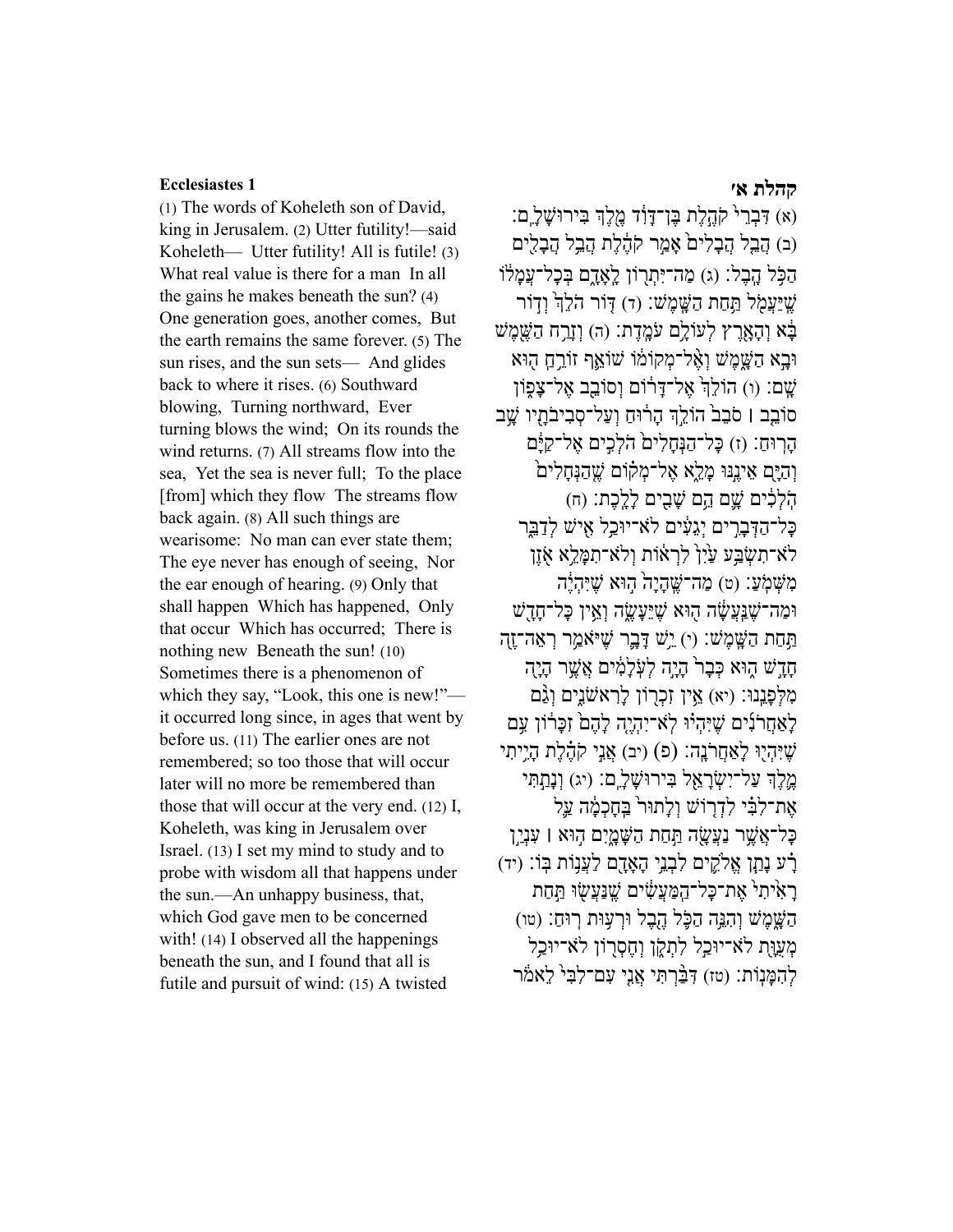thing that cannot be made straight, A lack that cannot be made good. (16) I said to myself: "Here I have grown richer and wiser than any that ruled before me over Jerusalem, and my mind has zealously absorbed wisdom and learning." (17) And so I set my mind to appraise wisdom and to appraise madness and folly. And I learned—that this too was pursuit of wind: (18) For as wisdom grows, vexation grows; To increase learning is to increase heartache.

# אֵנִ֫י הִנֵּה הִגְדַּלְתִּי וְהוֹסַפְתֵּי חִכְמֹה עֵל כַּל־אֲשֶׁר־הָיָה לְפָנַיִ עַל־יִרוּשַׁלַ ֵם וְלָבֵי רַאֲה הַרְבֵּה חַכְמֵה וַדָעַת: (יז) וַאֲתְּנֵה לִבְּי<sup>ֹ</sup> לַדָעַת חִכְמֹּה וְדַעַת הוֹלֵלוֹת וְשִׂכְלוּת ידַעַתֵּי ֹשֶׁ גַּם־זֶה הִוּא רַעְיִוֹן רִוּחַ: (יח) כֵּי בְּרֹב חַכְמָה רַב־כֵּעַס וְיוֹסִיף דַּעַת יוֹסִיף מַכְאָוֹב:

## **[קהלת ב׳](https://www.sefaria.org/Ecclesiastes.2) [2 Ecclesiastes](https://www.sefaria.org/Ecclesiastes.2)**

(1) I said to myself, "Come, I will treat you to merriment. Taste mirth!" That too, I found, was futile. (2) Of revelry I said, "It's mad!" Of merriment, "What good is that?" (3) I ventured to tempt my flesh with wine, and to grasp folly, while letting my mind direct with wisdom, to the end that I might learn which of the two was better for men to practice in their few days of life under heaven. (4) I multiplied my possessions. I built myself houses and I planted vineyards. (5) I laid out gardens and groves, in which I planted every kind of fruit tree. (6) I constructed pools of water, enough to irrigate a forest shooting up with trees. (7) I bought male and female slaves, and I acquired stewards. I also acquired more cattle, both herds and flocks, than all who were before me in Jerusalem. (8) I further amassed silver and gold and treasures of kings and provinces; and I got myself male and female singers, as well as the luxuries of commoners coffers and coffers of them. (9) Thus, I gained more wealth than anyone before me in Jerusalem. In addition, my wisdom remained with me: (10) I withheld from my eyes nothing they asked for, and denied myself no enjoyment; rather, I got enjoyment out of all my wealth. And that was all I got out of my wealth. (11) Then my thoughts turned to all the fortune my hands had built up, to the wealth I had

(א) אַמַרְתֵּי אֲנִי<sup>ֶ</sup> בְּלְבִּ֫י לְכָה־נֵּא אֲנַסְּכֵה) בְשָׂמְחָה וּרְאֱה בְטָוֹב וְהָנֱֵּה גַם־הָוּא הֲבֶלֹ: (ב) לִשְׂחָוֹק אֲמֵרְתִּי מְהוֹלֵל וּלְשָׂמְחָה מַה־זֹּה) עֹשָׂה: (ג) תַּרְתִּי בְלִבִּ֫י לִמְשָׁוֹךְ בַּיַּיִן אֶת־בִּשָׂרֵי וְלָבִּי נֹהֵג בַּחֲכְמַה<sup>ָ</sup> וְלֵאֱחִׂז בְּסָכְלֹוּת עַד אֲשֶׁר־אֶרְאֶ**֫ה אֵי־זֶּה טֿוֹב לִבְנֵי** הָאָדם אֲשֶׁר יַעֲשׂוּ תַּחַת הַשַּׁמַּיִם מִסְפֵּר יְמֵי חַיֵּיהֶם: (ד) הִגְדַּלְתִּי מַעֲשִׂי בִּנְיתִי לִ<sup>גְּ</sup> בִּתְּיִם נַטֲעָתִּי לִי כְּרַמֶּים: (ה) עֲשֵׂיתִי לִ<sup>י,</sup> גַּנִּוֹת וּפַרְ דֵּ סִ ֑ ים וְ נָטַ ֥עְ תִּ י בָהֶ ֖ם עֵ֥ץ כָּל־פֶּֽ רִ י׃ (ו) עַשִׂיתִי לִי בְּרֵכְוֹת מַיָם לְהַשָּׁקָוֹת מֶהֶם יַעֲר צוֹמֵחַ עֲצֵים: (ז) קְנִ<sup>י</sup>תְי<sup>וּ</sup> עֲבַדֵים וּשָׁפִחוֹת וּבְנֵי־בֵיִת הָיַה לֵי גַּם מִקְנֵהْ בַקָּר וַצָאן הַרְבָּהֹ הֲיָה לִׂי מִכֵּל שֱהָיִוּ לְפַנַיִ בִּירוּשַׁלַ ֵם: (ח) כּנַסְתִּי לִ<sup>גְ</sup> גַּם־כֶּסֶף וְזִהְב וּסְגַלֵּת מְלִכְים וְהַמְּדִינוֹת עַשִׂיתֵי לִ<sup>י</sup> שַׁרֵים וְשִׁרוֹת וְתַעֲנוּגֶת בְּנֵי הָאֲדָם *שְׁדָּה וְשָׁדּֽוֹת*: (ט) וְ גָדַלְתִּי וְהוֹסַפְתִּי מִכֵּל שֶׁהִיָּה לְפַנַי בִּירוּשֵׁלַ ֵם אַף חַכְמַתְי עֲמְדַה לֵּי: (י) וְכֹל<sup>י</sup> אַשֶׁר שָׁאֲלוּ עֵינַי לֹא אַצַלְתִּי מֵהֶם לֹא־מַנַּעָתִּי אֱת־לִבִּי מִכַּל־שָׂמְחָ֫ה כֵּי־לִבֵּי שַׁמָּהַ מִכּל־עֲמִלִי וְזֶה־הִיָּה חֵלְקֵי מִכּל־עֲמַלֵי: (יא) וּפִנֵיתֵי אֲנִ֫י בְּכַל־מַעֲשֵׂי שֵׁעֲשָׂוּ יַדַּי וּבֵעֲמַל שֶׁעֲמֵלְתִּי לַעֲשָׂוֹת וְהִנֵּ֣ה הַכִּל הֶבֶל וּרְעִוּת רוּחַ וְאֵין יִתְרוֹן תַּחַת הַשָּׁמֶשׁ: (יב) וּפִנֵיתֵי אֲנִ<sup>לְ</sup> לִרְאָוֹת חִכְמָּה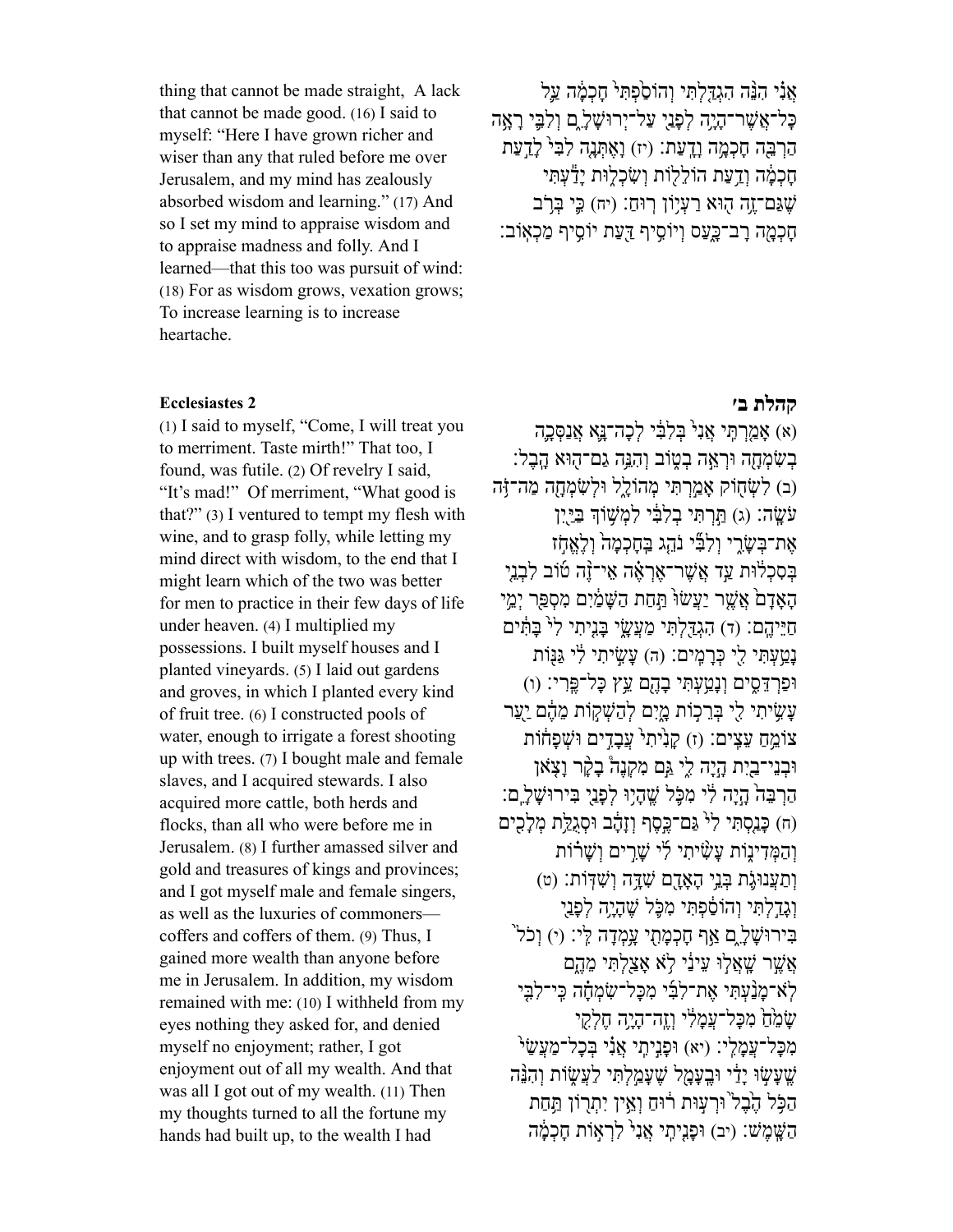acquired and won—and oh, it was all futile and pursuit of wind; there was no real value under the sun! (12) For what will the man be like who will succeed the one who is ruling over what was built up long ago? My thoughts also turned to appraising wisdom and madness and folly. (13) I found that Wisdom is superior to folly As light is superior to darkness; (14) A wise man has his eyes in his head, Whereas a fool walks in darkness. But I also realized that the same fate awaits them both. (15) So I reflected: "The fate of the fool is also destined for me; to what advantage, then, have I been wise?" And I came to the conclusion that that too was futile, (16) because the wise man, just like the fool, is not remembered forever; for, as the succeeding days roll by, both are forgotten. Alas, the wise man dies, just like the fool! (17) And so I loathed life. For I was distressed by all that goes on under the sun, because everything is futile and pursuit of wind. (18) So, too, I loathed all the wealth that I was gaining under the sun. For I shall leave it to the man who will succeed me— (19) and who knows whether he will be wise or foolish?—and he will control all the wealth that I gained by toil and wisdom under the sun. That too is futile. (20) And so I came to view with despair all the gains I had made under the sun. (21) For sometimes a person whose fortune was made with wisdom, knowledge, and skill must hand it on to be the portion of somebody who did not toil for it. That too is futile, and a grave evil. (22) For what does a man get for all the toiling and worrying he does under the sun? (23) All his days his thoughts are grief and heartache, and even at night his mind has no respite. That too is futile! (24) There is nothing worthwhile for a man but to eat and drink and afford himself enjoyment with his means. And even that, I noted, comes from God. (25) For who eats and who enjoys but myself? (26) To the man, namely, who pleases Him He has given the

וְהוֹלֵלוֹת וְסִכְלִוּת כֵּי וְ מֵה הָאֲדָּם שֶׁיַּבוֹא אַ חֲרֵ֣ י הַמֶּ֔ לֶ אֵ֥ ת אֲשֶׁ ר־כְּ בָ ֖ר עָשֽׂ וּהוּ׃ (יג) וְרַאֵיתִי אָ*ׂנִי שֶׁיֵּּשׁ יִתְרוֹן לַחָכְמָה* ֑ מִ ן־הַסִּ כְ לוּת כִּֽ יתְ ר֥ וֹן הָא֖ וֹר מִ ן־הַחֹֽ שֶׁ ׃ (יד) הֶחָכָם עֵינֵיו בְּרֹאשׁוֹ וְהַכְּסִיל בַּחִשֶׁׁךָ הוֹלֵךְ וִידַעָתִּי גַם־אָנִי שֶׁמִּקְרֶה אֶחָד יִקְרֶה אֶת־כֵּלֶ<sup>ּ</sup>ם: (טו) וְאָמַ֫רְתָּי אֲנִי בְּלִבִּ֫י כְּמִקְרֵה הַכְּסִיל<sup>י</sup> גַּם־אֲנֵי יִקְרֵ֫נִי וְלֵמֵּה חַכֵמְתִּי אֲנִי אָז יוֹתֵר וְדָבֵּרְתִּי בְלִבִּ֫י שֶׁגַּם־זֶה הֲבָל: (טז) כִּיْ אֵין זִכְרוֹן לִחְכָם עֲם־הַכְּסֵיל לְעוֹל<sup>ָ</sup>ם בְּשֶׁכָּבٗר הַיִּמֵים הַבַּאֵים הַכָּל נִשְׁכֹּה וְאֵיִד יָמִוּת הֶחָכֶם עֲם־הַכְּסֵיל: (יז) וְשָׂנֵאתִי אֶת־הַחַיִּٔים כֵּי רֵע עַלַ<sup>ן</sup> הַמַּעֲשֶׂה שֶׁנַּעֲשֶׂה תַּחַת הַשַּׁמֵשׁ כֵּי־הַכִּל הָבָל וּרְעִוּת רִוּחַ: (יח) וְשָׂנֵאתֵי אֲנִי{ אֱת־כַּל־עֲמַלִּי שֶׁאֲנֵי עַמֱל תַּחַת ִ הַשָּׁ ֑ מֶ שׁ שֶׁ ֣ אַ נִּיחֶ֔ נּוּ לָאָ דָ ֖ם שֶׁ יּהְ יֶ ֥ה אַ חֲרָֽ י׃ (יט) וּמֵי יוֹדָעַ הֶחִכְם יְהָיֶה אֵוֹ סכֹל וְיִשָּׁלַטֹ בְּכָל־עֲמַלִל ּ שֱעֲמֵלְתִּי וְשֶׁחֲכַמִתִּי תַּחַת הַשֵּׁמֵ<sup>ּיָ</sup> גַּם־זֶהְ הָבֶל: (כ) וְסַבְּוֹתֵי אֲנֵי לְיַאֵֽשׁ אֶת־לִבִּי עַל כַּל־הֱעַמַ*֫ל שֶׁ*עַמַלְתִּי תַּחַת הַשָּׁמֶשׁ: (כא) כִּי־יֵשׁ אַדָּם שֶׁעֲמִלֶּוֹ בְּחִכְמָה וּבְדַעַת וּבְכָשְׁרוֹן וּלְאַדָּם שֵׁלְ<sup>ּ</sup>א עַמַל־בּוֹ יִתְּנֵנּוּ חֶלְקוֹ גַּם־זֶה הֶבֶל וְרַעֲה רַבֵּה: (כב) כִֿי מֱה־הֹוֶה לֵאֲדָםۢ בִּכָל־עֲמַלֹּוֹ וּבְרַעְיָוֹן לִבְּוֹ שֶׁהָוּא עַמֲל תַּחַת הַשָּׁמֶשׁ: (כג) כֵּי כל־יִמִיו מַכְאֹבִ֫ים וּכַעֲסֹ עַנִינוֹ גַּם־בַּלַיֵלִה לֹא־שַׁבֵב לִבָּו גַּם־זֶה הֱבֶל הִוּא: (כד) אֱין־טִוֹב בַּאֲדָם שִׁיּאכֵל וְשָׁתֹה וְהֶרְאָה אֶת־נַפְּשֶׁוֹ טּוֹב בַּעֲמַלָוֹ גַּם־זֹה<sup>י</sup> רַאִיתִי אָנִי כֵּי מְיֵד הַאֱלֹקִים ָהִיא: (כה) כֵּי מֵי יֹאכֵל וּמֵי יַחֲוּשׁ חָוּץ מְמֵנִּי: (כו) כֵּי לְאַדָם<sup>ׂ</sup> שֵׁטִּוֹב לְפַנָיו נַתֵן חַכְמֵה וְדַעַת וְ יִשְׂמְחָה וְלָחוֹטֵא **נִתַּן עַנְיִן לְאֵסוֹף וְלִכְנוֹ**ס לְתֵת לְטוֹב לִפְנֵי הָאֱלֹקִים גַּם־זֶה הֶבֶל וּרְעִוּת רִוּחַ: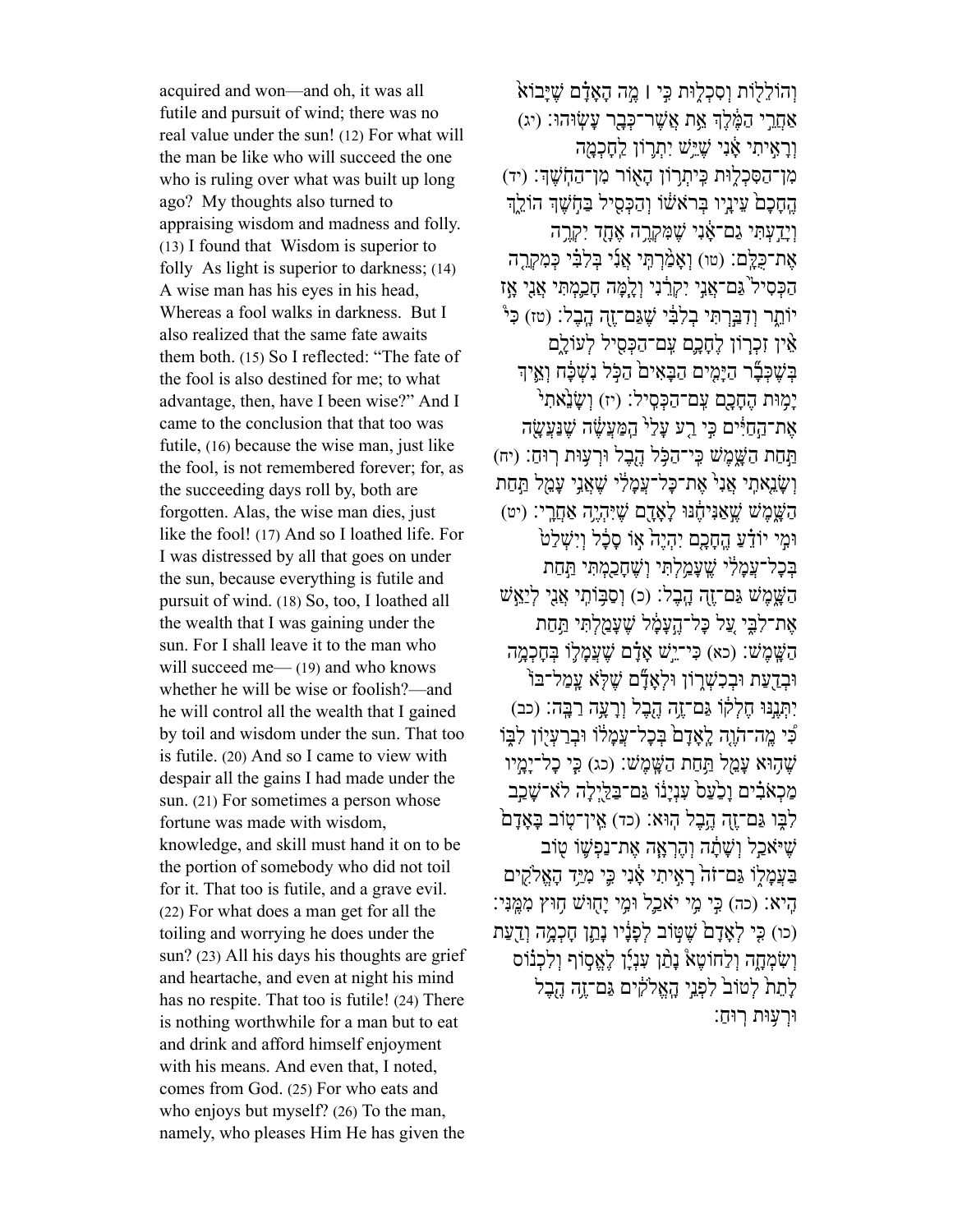wisdom and shrewdness to enjoy himself; and to him who displeases, He has given the urge to gather and amass—only for handing on to one who is pleasing to God. That too is futile and pursuit of wind.

## **[קהלת ג׳](https://www.sefaria.org/Ecclesiastes.3) [3 Ecclesiastes](https://www.sefaria.org/Ecclesiastes.3)**

(1) A season is set for everything, a time for every experience under heaven: (2) A time for being born and a time for dying, A time for planting and a time for uprooting the planted; (3) A time for slaying and a time for healing, A time for tearing down and a time for building up; (4) A time for weeping and a time for laughing, A time for wailing and a time for dancing; (5) A time for throwing stones and a time for gathering stones, A time for embracing and a time for shunning embraces; (6) A time for seeking and a time for losing, A time for keeping and a time for discarding; (7) A time for ripping and a time for sewing, A time for silence and a time for speaking; (8) A time for loving and a time for hating; A time for war and a time for peace. (9) What value, then, can the man of affairs get from what he earns? (10) I have observed the business that God gave man to be concerned with: (11) He brings everything to pass precisely at its time; He also puts eternity in their mind, but without man ever guessing, from first to last, all the things that God brings to pass. (12) Thus I realized that the only worthwhile thing there is for them is to enjoy themselves and do what is good in their lifetime; (13) also, that whenever a man does eat and drink and get enjoyment out of all his wealth, it is a gift of God. (14) I realized, too, that whatever God has brought to pass will recur evermore: Nothing can be added to it And nothing taken from it— and God has brought to pass that men revere Him. (15) What is occurring occurred long since, And what is to occur occurred long since: and God seeks the pursued. (16) And, indeed, I have

(א) לַכָּל זְמֵן וְעֵת לְכָל־חֲפֶץ תַּחַת הַשַּׁמֵיִם: (ס) (ב) עֵת לַלֶדֶת וְעֵ֣ת לַמְוּת עֵ֣ת לַטַּ֫עַת) וְעֵת לַעֲקִוֹר נַטְוּעַ: (ג) עֵת לַהֲרוֹג<sup>ֹ</sup> וְעֵת לִרְפּוֹא עֵת לִפְרוֹץ וְעֵת לִבְנָוֹת: (ד) עֵת לִבְכּוֹת וְעֵת לִשְׂהוֹק עֵת סִפְוֹד וְעֵת רִקְוֹד: (ה) עֵת לְהַשָּׁלֵיךְ אֲבַנִים וְעֵת כְּנִוֹּס אֲבָנֵים) עֵת לַחֲבוֹק וְעֵת לְרְחָק מֵחַבֵּק: (ו) עֵת לְבַקֵּשׁ וְעֵת לְאָבֵּד עֵת לִשְׁמַוֹר וְעֵת לְהַשָּׁלֵיךְ: (ז) עֵת לִקְרוֹעֲ וְעֵת לִתְפּׂוֹר עֵת לַחֲשׁוֹת וְעֵ֣ת לְדַבֵּ֣ר: (ח) עֵ֣ת לֵאֱהֹב וְעֵ֣ת  $(0)$  (ס) לְשָׁנֹא עֵת מִלְחָמַה וְעֵת שַׁלְוֹם: מַה־יִּתְרוֹן הָעוֹשֶׂה בַּאֲשֶׁר הִוּא עַמֱל: (י) רָאָיתִי אֶת־הָעִנְיָ֫ן אֲשֶׁר נָתַן אֱלֹקֵים לִבְנֵי הָאָדָם לַעֲנִוֹת בִּוֹ: (יא) אֶת־הַכְּׂל עֲשֶׂה יָפֵה בְעָתִּוֹ גֵּם אֶת־הִעֹלִם נִתֲן בְּלִבּׁם מִבְּלִّי אֲשֶׁר לֹא־יִמְצָא הָאָרֹם אֶת־הַמַּעֲשֶׂה אֲשֶׁר־עַשָׂה הָאֱלֹקִים מֵרֹאֹשׁ וְעַד־סִוֹף: (יב) יַדַּעְתִּי כֵּי אַין טֻוֹב בֶּם כִּי אִם־לִשְׂמֹוֹחַ וְלַעֲשָׂוֹת טְוֹב בְּחַיִּיו: (יג) וְגֵם כּל־הָאָדם שֵׁיּאכַל וְשִׁתָּה וִרְ וְרָ הַכָּל־עֲמִלוֹ מַתַּת אֱלֹקֵים הֵיאָ (יד) יַדַּעָתְּי כָּי כַּל־אֲשֶׁר יַעֲשֶׂה הָאֱלֹקִים הוּא יִהְיֵה לְעוֹלָם עֲלֵיוֹ אֵין לְהוֹסִ֫יף וּמִמֲנּוּ ָאֵין לִגְרָעַ וְהָאֱלֹקִים עַשָּׂה שֶׁיֵּרְאָוּ מִלְפַנֵיו: (טו) מַה־שֱהָיַה כְּבֵר הוּא וַאֲשֵׁר לְהָיִוֹת כְּבֵר הָיָה וְהָאֱלֹקִים יְבַקֵּשׁ אֶת־נִרְדֵּף: (טז) וְעָוֹד ראִיתִי תַּחַת הַשָּׁמֵשׁ מִקוֹם הַמִּשִׁפּטֹּ שָׁמַּה הָרֶ֔ שַׁ ע וּמְ ק֥ וֹם הַצֶּ ֖דֶ ק שָׁ ֥ מָּ ה הָרָֽ שַׁ ע׃ (יז) אַמַרְתֵּי אֲנִי{ בִּלְבִּ֫י אֶת־הַצַּדִּיק<sup>י</sup> וְאֶת־הַרֲשָׁע יִשְׁפִּט הָאֱלֹקֵים כִּי־עֵת לְכָל־חֵ֫פֶץ וְעַל כַּל־הַמַּעֲשֶׂה שֵׁם: (יח) אַמַרְתֵּי אֲנִי<del>ּ</del> בְּלִבְּ֫י עַל־דִּבְרַת בְּנֵי הָאֲדָם לְבָרָם הָאֱלֹקֵים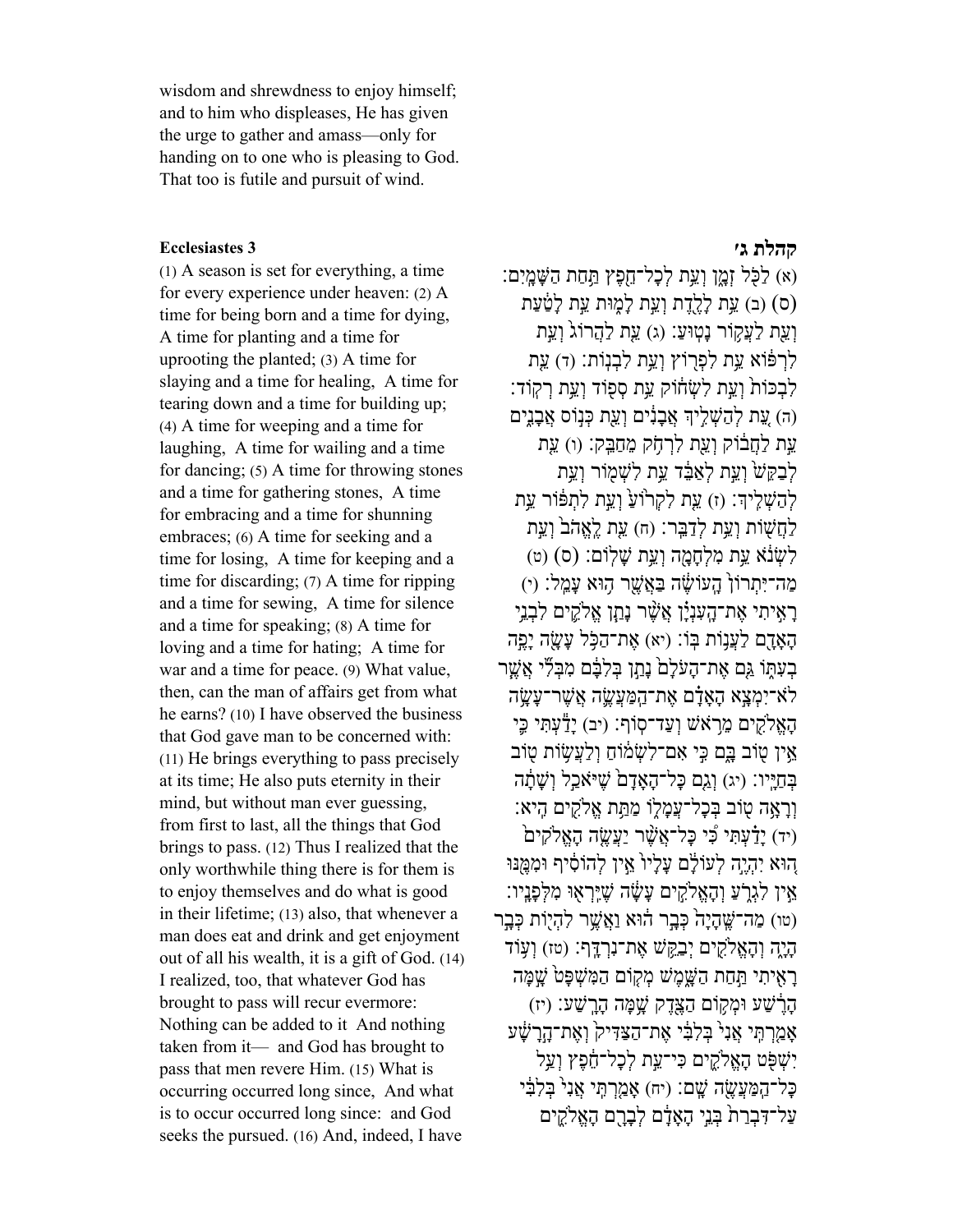observed under the sun: Alongside justice there is wickedness, Alongside righteousness there is wickedness. (17) I mused: "God will doom both righteous and wicked, for there is a time for every experience and for every happening." (18) So I decided, as regards men, to dissociate them [from] the divine beings and to face the fact that they are beasts. (19) For in respect of the fate of man and the fate of beast, they have one and the same fate: as the one dies so dies the other, and both have the same lifebreath; man has no superiority over beast, since both amount to nothing. (20) Both go to the same place; both came from dust and both return to dust. (21) Who knows if a man's lifebreath does rise upward and if a beast's breath does sink down into the earth? (22) I saw that there is nothing better for man than to enjoy his possessions, since that is his portion. For who can enable him to see what will happen afterward?

## **[קהלת ד׳](https://www.sefaria.org/Ecclesiastes.4) [4 Ecclesiastes](https://www.sefaria.org/Ecclesiastes.4)**

(1) I further observed all the oppression that goes on under the sun: the tears of the oppressed, with none to comfort them; and the power of their oppressors—with none to comfort them. (2) Then I accounted those who died long since more fortunate than those who are still living; (3) and happier than either are those who have not yet come into being and have never witnessed the miseries that go on under the sun. (4) I have also noted that all labor and skillful enterprise come from men's envy of each other—another futility and pursuit of wind! (5) [True,] The fool folds his hands together And has to eat his own flesh. (6) [But no less truly,] Better is a handful of gratification Than two fistfuls of labor which is pursuit of wind. (7) And I have noted this further futility under the sun: (8) the case of the man who is alone, with no companion, who has neither son nor brother; yet he amasses wealth without

וְלִרְאוֹת שְׁהֶם־בְּהֶמֶה הֶמֵּה לָהֱם: (יט) כִּיْ מִקְרֶה בֶּנֵי־הָאֲדָ׳ם וּמִקְרֶה הַבְּהֶמָּ֫ה וּמִקְרֶה אֶחד לִהֶם כִּמְוֹת זֶה כֵּן מִוֹת זֶה וְרוּחַ אֶחִד לַכִּל וּמוֹתַּר האדָם מִן־הַבְּהֵמה אִיָן כֵּי הַכִּל הֶבֶל: (כ) הַכְּׂל הוֹלֵךְ אֶל־מָקְוֹם אֶחֱד הַכֹּל<sup>י</sup> הִיָּה מִן־הֲעַפָּר וְהָכָּל שָׁב אֱל־הֲעַפָּר: (כא) מִי יוֹדָ֫עַ רוּחַ בְּנֵי הַאֲדָּ֫ם הַעֹּלֵה הִיא לְמֵעָלָה וְר<sup>ַ</sup>וּחַ הַבְּהֶמָ֫ה הַיֹּרֱדֶת הִיא לְמֵטַּה לַאֲרֶץ: (כב) וְרָאָיתִי כֵּי אֵין טוֹב<sup>י</sup> מֵאֲשֶׁר יִשְׂמַח הַאַדַםۢ בְּמַעֲשָׂיו כִּי־הָוּא חֶלְקֶוֹ כְּי מְי יְבִיאֶ<sup>ְ</sup>נּוּ <u>לְרָאוֹת בְּמֶה שֵׁיָּהְיָה אַחֲרִין:</u>

(א) וְ שֵׁבְתֵּי אֲנִ֫י וַאֲרָאֶה אֶת־כַּל־הֻעֲשָׁקִים אַשֵׁר נַעֲשִׂים תַּחַת הַשַּׁמֵשׁ וְהִנֵּה | דִּמְעַת הַעֲשָׁקִים וְאֵין לַהֶםۢ מְנַחֵם וּמְיַּד עִׂשְׁקֵיהֶם כֹּם וְאֵין לָהֶם מִנַחֵם: (ב) וְשַׁבֵּם אֲנֵי אֶת־הַמֶּתִים שֶׁכָּבֶר מֵתוּ מִן־הַחַיִּּים אֲשֵׁר הֵמֵה חַיִּים עֲדֶנָה: (ג) וְטוֹב<sup>י</sup> מִשְׁנֵיהֶם אֵת ֿאֲשֶׁר־עֲדֶן לֹא הַיָה אֲשֱר לֹא־רַאַה אֶת־הַמַּעֲשֶׂה הַרָּע אֲשֶׁר נַעֲשָׂה חַתַּת הַשָּׁמֶשׁ: (ד) וְרָאֵיתֵי אֲנִי אֶת־כַּל־עַמָּׁל וְאֶת כַּל־כָּשָׁרוֹן הַמַּעֲשֶׂה כֵּי הֵיא קִנְאַת־אִישׁ מֵרֲ עֵֽהוּ גַּם־זֶה הֱבֶל וּרְעִוּת רְוּחַ: (ה) הַכְּסִיל<sup>וֹ</sup> חֹבֵק אֶת־יַדָּ֫יו וְאֹכֵל אֶת־בְּשֶׂרְוֹ: (ו) טוֹב מִלְא כַף נַחַת מִמְּלְא חַפְנֵיִם עַמֲל וּרְעִוּת ּרְוּחַ: (ז) וְשַׁבְתִּי אֲנֵי וָאֶרְאֶה הֶבָל תַּחַת הַשֵּׁמֶשׁ: (ח) יֵשׁ אֶחַד<sup>ָּ</sup> וְאֵ<sup>ׂנְ</sup> יָעֲלִי גֵּם בֵּן וַאָּח [אֵין קֵץׂ לְכָל־עֲמֵלֹוֹ גַּם־עיניו [עֵינָוֹ לֹא־תִשְׂבַּע עַׂשֶׁר וּלְמֵי ן אֲנֵי עֹמֶ֫ל וּמִחַסֵּר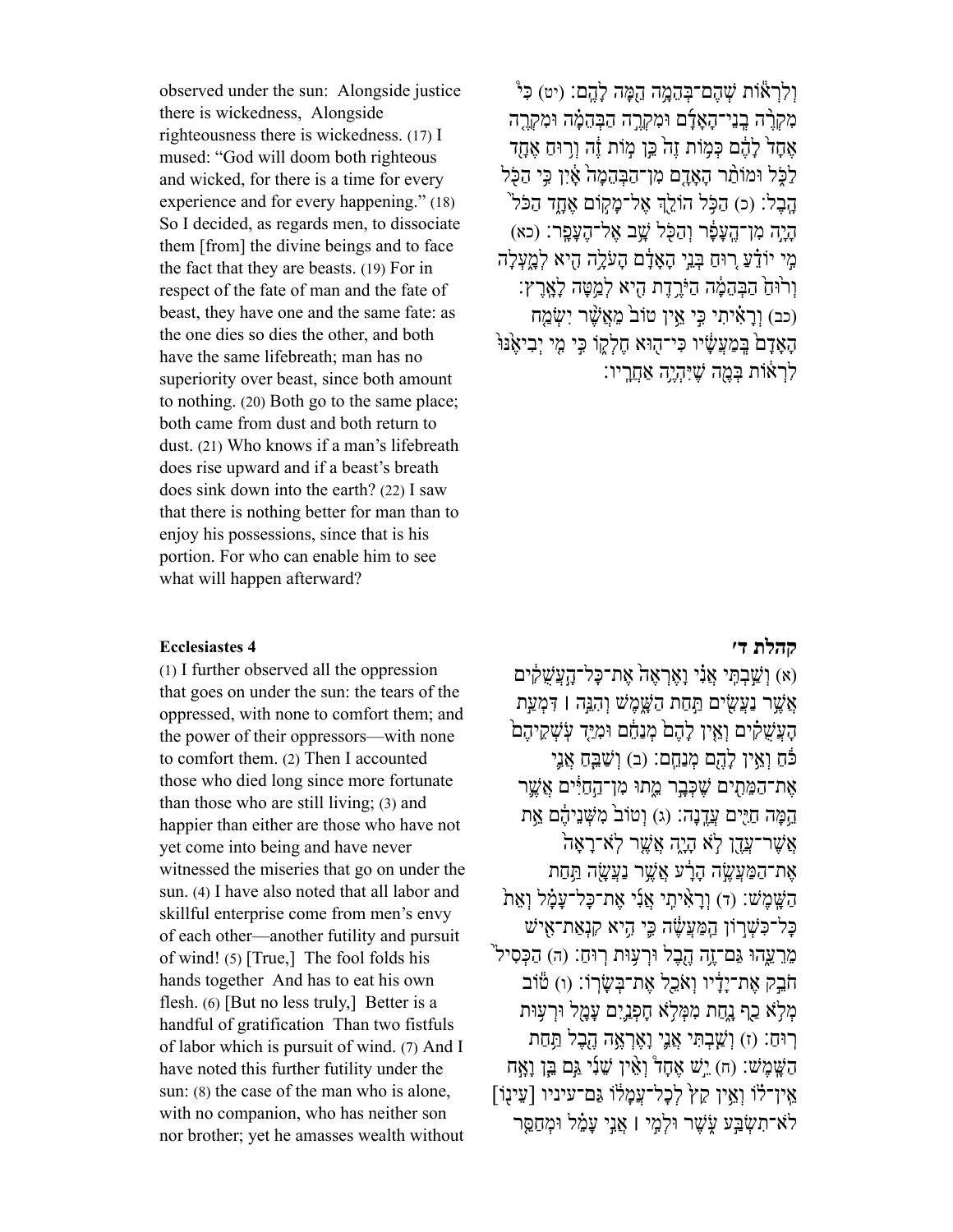limit, and his eye is never sated with riches. For whom, now, is he amassing it while denying himself enjoyment? That too is a futility and an unhappy business. (9) Two are better off than one, in that they have greater benefit from their earnings. (10) For should they fall, one can raise the other; but woe betide him who is alone and falls with no companion to raise him! (11) Further, when two lie together they are warm; but how can he who is alone get warm? (12) Also, if one attacks, two can stand up to him. A threefold cord is not readily broken! (13) Better a poor but wise youth than an old but foolish king who no longer has the sense to heed warnings. (14) For the former can emerge from a dungeon to become king; while the latter, even if born to kingship, can become a pauper. (15) [However,] I reflected about all the living who walk under the sun with that youthful successor who steps into his place. (16) Unnumbered are the multitudes of all those who preceded them; and later generations will not acclaim him either. For that too is futile and pursuit of wind. (17) Be not overeager to go to the House of God: more acceptable is obedience than the offering of fools, for they know nothing [but] to do wrong.

# אֶת־נַפְשָׁי<sup>{</sup> מְטּוֹבָד גַּם־זֶה הֱבֶל וְעָנְיֵן רָע הִוּא: (ט) טוֹבֵים הַשָּׁנַיִם מִן־הַאֲחַד אֲשֱר יֵשׁ־לָהֱם שֲׂכֵר טְוֹב בַּעֲמָלֵם: (י) כִּי אָם־יִפֿלוּ הָאֶחָד יִקִים אֶת־חֲבֵרוֹ וְאֵילֹוֹ הַאֲחָד<sup>ָ</sup> שֶׁיִּפּׂוֹל וְאֵין שֶׁנֵי לַהֲקִימְוֹ: (יא) גַּם אִם־יִשְׁכָּבִוּ שְׁנַיִם וְחֵם לַהֱם וּלְאֶחֶד אֵיךִ יֵחֲם: (יב) וְאֵם־יִתְקְפוֹּ הָאֱחָד הַשֶּׁנֵיִם יַעַמְדִוּ נֶגְדָוֹ וְהַחוּט<sup>ַ</sup> הַמְשָׁלַּשׁ לֹא בִמְהֵרָה יִנַּתֵּק: (יג) טֶוֹב יֵלֶד מִסְכֵּן וְחָכֵם מְמֵלֵךְ זַקֵן וּכִסְיל  $\eta$ ַר לְאֹ־יָדָע לְהִזָּהֵר עֲוֹד: (יד) כְּי־מִבֵּית הסוּרִים יצָא לִמְלֹדְ כֵּי גֵּם בִּמַלְכוּתוֹ נוֹלֵד רֵשׁ: (טו) רַאָיתִי אֱת־כַּל־הָחַיִּים הַמְהַלְּכִים תַּחַת הַשֵּׁמִּשׁ עִבּם הַיֵּלֵד הַשֶּׁנִּי אֲשֱר יַעֲמִד תַּחֲתִּיו: (טז) אֵין־קֵץ לְכַל־הִעָּ֫ם לְכָל  $\lambda$ אֲשֶׁר־הָיָה לִפְנֵיהֶם גַּם הַאַחֲרוֹנִים לֹא יִשְׂמְחוּ־בָוֹ כֵּי־גַם־זֶה הֶבֶל וְרַעְיִוֹן רִוּחַ: (יז) שְׁמֹר רגליך [רַגְלִד ] כַּאֲשֶׁר תֵּלֵךְ אֱל־בֵית הַאֱלֹקִים וְקֵרוֹב לִשְׁמֹּעַ מְתֵּת הַכְּסִילִים זַבַח כִּֽ י־אֵ ינָ ֥ם יוֹדְ עִ ֖ ים לַעֲשׂ֥ וֹת רָֽ ע׃

## **[קהלת ט׳](https://www.sefaria.org/Ecclesiastes.9) [9 Ecclesiastes](https://www.sefaria.org/Ecclesiastes.9)**

(1) For all this I noted, and I ascertained all this: that the actions of even the righteous and the wise are determined by God. Even love! Even hate! Man knows none of these in advance— (2) none! For the same fate is in store for all: for the righteous, and for the wicked; for the good and pure, and for the impure; for him who sacrifices, and for him who does not; for him who is pleasing, and for him who is displeasing; and for him who swears, and for him who shuns oaths. (3) That is the sad thing about all that goes on under the sun: that the same fate is in store for all. (Not only that, but men's hearts are full of sadness, and

(א) כֵּי אֱת־כַּל־זֶה נַתֲתֵּי אֱל־לִבְּיֹ וְלִבְוּר אֶת־כַּל־זֶה אֱשֶׁׁר הַצַּדִּיקֵים וְהַחֲכָמֵים וַעֲבָדֵיהֶם בְּיַדָ הָאֱלֹקֵים גִַּם־אַהֲבָה גַם־שִׂנְאָ֫ה אֵין יוֹדֵ<sup>י</sup>עַׂ הַאֲדָם הַכִּל לִפְנֵיהֵם: (ב) הַכَّל כַּאֲשֶׁר לַכֿֿל מִקְרָה אֲחָד לַצַּדִּיק וְלִרְשָׁעֹ לַטּוֹב<sup>י</sup> וְלַטְהָוֹר וְלַטְּמָ֫א וְלָזֹּבָ֫חַ וַ רַאֲשֶׁר אֵינֵנּוּ זֹבֵחַ כַּטּוֹב<sup>י</sup> כַּחֹטָא הַנָּשָׁבֵּע כַּאֲשֵׁר שְׁבוּעֲה יַרֵא: (ג) זֶה | רַ֫ע בִּכָ*ל* אַשֶׁר־נַעֲשׂה תַּחַת הַשֶּׁמַשׁ כִּי־מִקְרֶה אֶחָד לַכָּל וְגַם לֵב בֵּנֵי־הָאֲדָם מַלֵא־רָ֫ע וְהוֹלֵלְוֹת בְּלְבָבָםׂ בְּחַיֵּיהֶם וְאַחֲרִיו אֱל־הַמֶּתִים: (ד)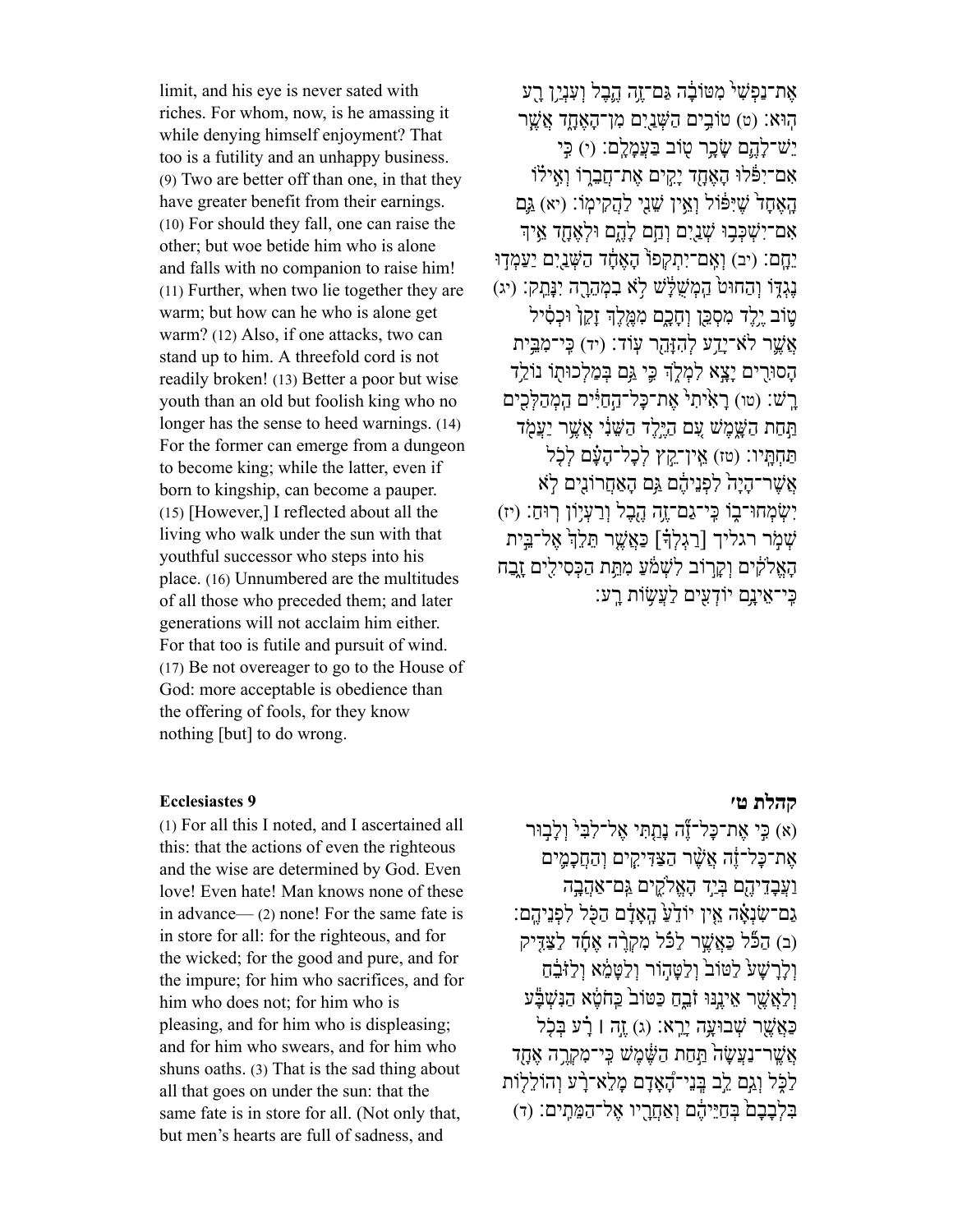their minds of madness, while they live; and then—to the dead!) (4) For he who is reckoned among the living has something to look forward to—even a live dog is better than a dead lion— (5) since the living know they will die. But the dead know nothing; they have no more recompense, for even the memory of them has died. (6) Their loves, their hates, their jealousies have long since perished; and they have no more share till the end of time in all that goes on under the sun. (7) Go, eat your bread in gladness, and drink your wine in joy; for your action was long ago approved by God. (8) Let your clothes always be freshly washed, and your head never lack ointment. (9) Enjoy happiness with a woman you love all the fleeting days of life that have been granted to you under the sun—all your fleeting days. For that alone is what you can get out of life and out of the means you acquire under the sun. (10) Whatever it is in your power to do, do with all your might. For there is no action, no reasoning, no learning, no wisdom in Sheol, where you are going. (11) I have further observed under the sun that The race is not won by the swift, Nor the battle by the valiant; Nor is bread won by the wise, Nor wealth by the intelligent, Nor favor by the learned. For the time of mischance comes to all. (12) And a man cannot even know his time. As fishes are enmeshed in a fatal net, and as birds are trapped in a snare, so men are caught at the time of calamity, when it comes upon them without warning. (13) This thing too I observed under the sun about wisdom, and it affected me profoundly. (14) There was a little city, with few men in it; and to it came a great king, who invested it and built mighty siege works against it. (15) Present in the city was a poor wise man who might have saved it with his wisdom, but nobody thought of that poor man. (16) So I observed: Wisdom is better than valor; but A poor man's wisdom is scorned, And his words are not heeded.

כִּי־מִ<sup>ַּ</sup> אֲשֱר יבחר [יִחָבַּ֫ר] אֱל כַּל־הַחַיִּים יֵשׁ בִּטֲחָוֹן כֵּי־לָכֶלֶב חַיּ הִוּא טֹוֹב מִן־הָאַרְיֵה הַמֵּ֑ת: (ה) כִּי הַחַיֵּים יוֹדְעִים שֶׁיַּמֶתוּ וְהַמֵּתִּים אֵינָם יוֹדְעֵים מִאוּמה וְאֵין־עַוֹד לְהֶם שַׁכָּר כִּי נִשְׁכַּח זִכְרֵם: (ו) גַּם אַהֲבָתָם גַּם־שִׂנְאַתֵם גַּם־קִנְאַתַם כְּבֵר אָבֵדָה וְחֶ֫לֶק אֵין־לַהֱם עוֹד<sup>י</sup> לְעוֹלַם בְּכִ<sup>ָ</sup>ל אֲשֱר־נַעֲשֶׂה תַּחַת הַשֵּׁמֵ<sup>ּ</sup>שׁ: (ז) לֵךְ אֱכָׂל בְּשָׂמְחָה לַחָמֶךְ וּשֵׁתֵה בְלֶב־טִוֹּב יֵיְנֵךְ כֵּי כְבָר רַצֵּה הָאֱלֹקִים אֱת־מַעֲשֵׂיךָ: (ח) בְּכַל־עֶּ֫ת יִהְיִוּ ּבְגֶדֶיִדְ לְבָנֵים וְשֶׁמֶן עַל־רֹאשָׁךָ אַל־יֶחָסֶר: (ט) רְאֶה חַיִּים עִם־אָשֵׁה אֲשֶׁר־אַהָבְתַּ כַּל־יִמֶי הֲבָלֶךְ אֲשֶׁר נַתַּו־לְךָ תַּחַת הַשֵּׁמֵ֥ כִּל יָמֵי הֶבְלֶךְ כִּי הָוּא חֶלְקְךָ בְַּחַיִּּים ּוּבַעֲמֵלְךָ אֲשֶׁר־אַתָּה עַמֵל תַּחַת הַשֵּׁמָשׁ: (י) כֹּל אֲשֶׁר תִּמְצֵא יָדְךָּ לַעֲשׂוֹת בְּכֹחֲדְ עֲשֵׂה כִּיْ אֵין מַעֲשֶׂה וְחֲשָׁבּוֹן וְדַעַת וְחִכְמֹה בִּשָׁאוֹל אֲשֶׁר אֲתָּה הָלֵךְ שָׁמֵּה: (ס) (יא) שַׁבְתֵּי וְרְאָה תַּחַת־הַשֵּׁמַשׁ כֵּי לֹאַ לַקַּלִּים הַמֵּרוֹץ וְלָא לַגְּבּוֹרִים הַמְּלְחַמָּה וְੈגַם לְא לַחֲכָמֵים לֶחֵם וְגָם לֹא לַנְבֹנִים עֹשֶׁר וְגֵם לֹא לִיּדְעֵים חֵן כִּי־עֵת וָפֶגַע יִקְרֶה אֶת־כֻּלֵּם: (יב) כִּי גַּםْ לֹא־יֵדָע האדם אֶת־עָתוֹ כַּדּגִים שֶׁנֵּאֶחזִים בִּמְצוֹדֵה רַעָּׁה וְכָ֫צְפֵּרִ֫ים הַאֲחֲזוֹת בַּפֵּח כַּהֶ֫ם יִוּקַשִׁים์ בְּנֵי הָאָדָם לְעֵת רַעָּׂה כִּשֶׁתִּפִּוֹל עֲלֵיהֶם פִּתְאָם: (יג) גַּם־זֶה רַאֵיתִי חַכְמַה תַּחַת הַשֵּׁמֵשׁ וּגְדוֹלֵה הָיא אֱלֵי: (יד) עִיר קְטַנָּה וַאֲנִשִׁים בַּהְ מְעָט וּבָא־אֱלֶיה מֵלֶךְ גַּדוֹל<sup>י</sup>וְסַבֵּב אֹתָה וּבַנֵה עַלֵיהַ מְצוֹדֵים גְדֹלִים: (טו) וּמֵצָא בָ֫ה אֵישׁ מִסְכֵּן חַכָּם וּמִלַט־הִוּא אֶת־הָעִיר בְּחֲכְמַתְוֹ וְאֲדָםׂ לְא זַכַּר אֶת־הָאֵישׁ הַמִּסְכֵּן הַהִּוּא: (טז) וְאֲמַרְתִּי אָנִי טוֹבֵה חַכְמַה מְגִּבוּרֵה וְחַכְמַת הַמְּסְכֵּן<sup>{</sup> בְּזוּיַּה וּדְבָרִיו אֵינֵם נִשְׁמַעֵים: (יז) דִּבְרֵי חֲכָמִ֫ים בְּנַחֵת נִשְׁמַעֲים מִזַּעֲקַת מוֹשֵׁל ּבַּכְסִילֵים: (יח) טוֹבֲה חַכְמָה מִכְּלֵי קְרֶב וְחוֹטֵא אֶחֶד יְאַבֵּד טוֹבָה הַרְבֵּה: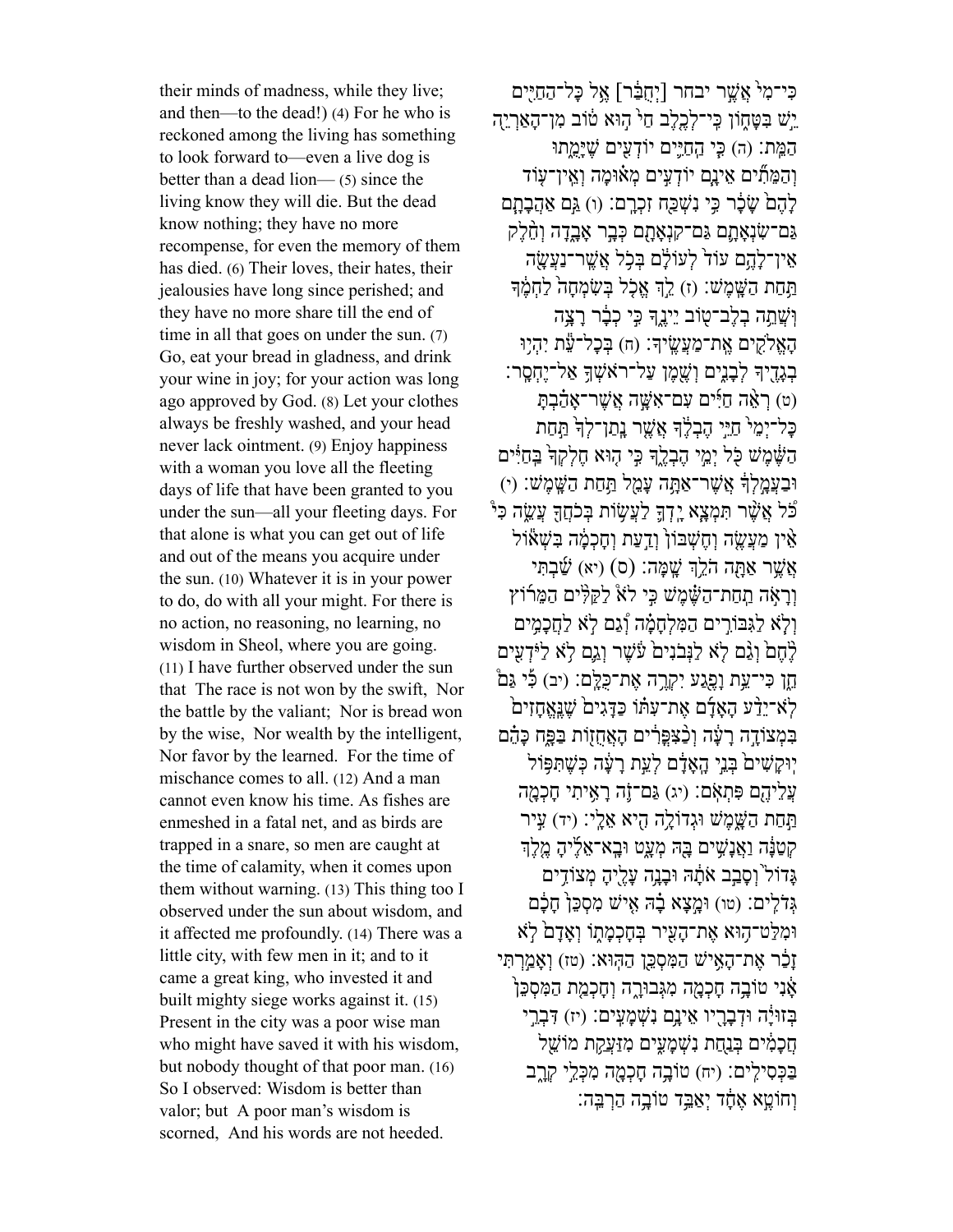(17) Words spoken softly by wise men are heeded sooner than those shouted by a lord in folly. (18) Wisdom is more valuable than weapons of war, but a single error destroys much of value.

### **[Ecclesiastes 11](https://www.sefaria.org/Ecclesiastes.11)**

(1) Send your bread forth upon the waters; for after many days you will find it. (2) Distribute portions to seven or even to eight, for you cannot know what misfortune may occur on earth. (3) If the clouds are filled, they will pour down rain on the earth; and if a tree falls to the south or to the north, the tree will stay where it falls. (4) If one watches the wind, he will never sow; and if one observes the clouds, he will never reap. (5) Just as you do not know how the lifebreath passes into the limbs within the womb of the pregnant woman, so you cannot foresee the actions of God, who causes all things to happen. (6) Sow your seed in the morning, and don't hold back your hand in the evening, since you don't know which is going to succeed, the one or the other, or if both are equally good. (7) How sweet is the light, what a delight for the eyes to behold the sun! (8) Even if a man lives many years, let him enjoy himself in all of them, remembering how many the days of darkness are going to be. The only future is nothingness! (9) O youth, enjoy yourself while you are young! Let your heart lead you to enjoyment in the days of your youth. Follow the desires of your heart and the glances of your eyes—but know well that God will call you to account for all such things— (10) and banish care from your mind, and pluck sorrow out of your flesh! For youth and black hair are fleeting.

### **[קהלת י״א](https://www.sefaria.org/Ecclesiastes.11)**

(א) שַׁלַּח לַחָמְךָ עַל־פְּנֵי הַמֵּיִם כֵּי־בְרֹֽב הַיָּמִים תִּמְצַאֲנּוּ: (ב) תֵּוְ־חֱלֶק לְשָׁבְעָה וְגַם לִשְׁמוֹנֵה כִּי לֹא תֵדַע מַה־יִּהְיֵה רַעֲה  $\alpha$ עַל־הָאָרֶץ: (ג) אָם־יִמַּלְאוּ הֶעַבִים גֶּ $\psi$ ם עַל־הָאָרֶץ ירִיקוּ וְאָם־יִפְּוֹל עֵץ בַּדְּרוֹם וְאָם ִ בַּצָּפ֑ וֹן מְ ק֛ וֹם שֶׁ יּפּ֥ וֹל הָעֵ֖ץ שָׁ ֥ ם יְהֽ וּא׃ (ד) ֹשׁמֵר רִוּחַ לֹא יִזְרֵע וְרֹאֱה בֶעֲבִים לֹא יִקְצָוֹר: (ה) כַּאֲשֶׁר אֵינִךְ יוֹדָ<sup>ׂ</sup>עַ מַה־דֶּרֶךְ הַרֹּוּחַ כַּעֲצָמִים בְּבֵטֶן הַמְּלֵאָה כַּ֫כַה לִא תֵדַע<sup>ַ</sup> אֶת־מַעֲשֶׂה הֲאֱלֹקִים אֲשֱר יַעֲשֶׂה אֶת־הַכִּל: (ו) בַּבֹּקֵרוּ זְרֵע אֱת־זַרְעֶד וְלִעֲרָב אֲל־תַּנַּח יָדֶךְ כִּיْ אֵינָךָ יוֹדָע אֵי זֶה יִכְשַׁר<sup>וֹ</sup> הֲזֶה אוֹ־זֶה וְ הָמַתְ*וֹק הָאֲדָה* כְּאֶחָד טוֹבֵים: (ז) וּמַתְוֹק הָאָוֹר וְטְוֹב לֵעֵינַיִם לְרָאָוֹת אֶת־הַשֵּׁמֶשׁ: (ח) כֵּי אַם־שַׁנֵים הַרְבֵּה יְחֶיֶה האדם בְּכַלִּם יְשָׂמַח וְיִזְכֹּר אֱת־יְמֵי הַחֹּשֶׁךָ בֵּי־הַרְבֵֵּה יְהָיִוּ כַּל־שֶׁבָּא הָבָל: (ט) שָׂמַח בַּחָוּר בְּיַלְדוּתֵ֫יךָ וֵיטֵיבְדָּ לִבְּבְ בִּימֵי בְחוּרוֹתֵדְ וְהַלֵּךְ בְּדַרְכֵי לִבְּדָ וּבְמַרְאֵי עֵינֵיִךְ וְדָע כִּי עַל־כַּל־אֵלֶּה יִבִיאֲךָ הָאֱלִקִים בַּמִּשְׁפֵּט: (י) וְהָסֵר כַּעֲסֹ מִלְבֶּ֫דְּ וְהַעֲבֵ֣ר רָעָה מִבְשָׂרֶדְ כִּי־הַיַּלְדָוּת וְהֵשַׁחֲרִוּת הַבֶּל: